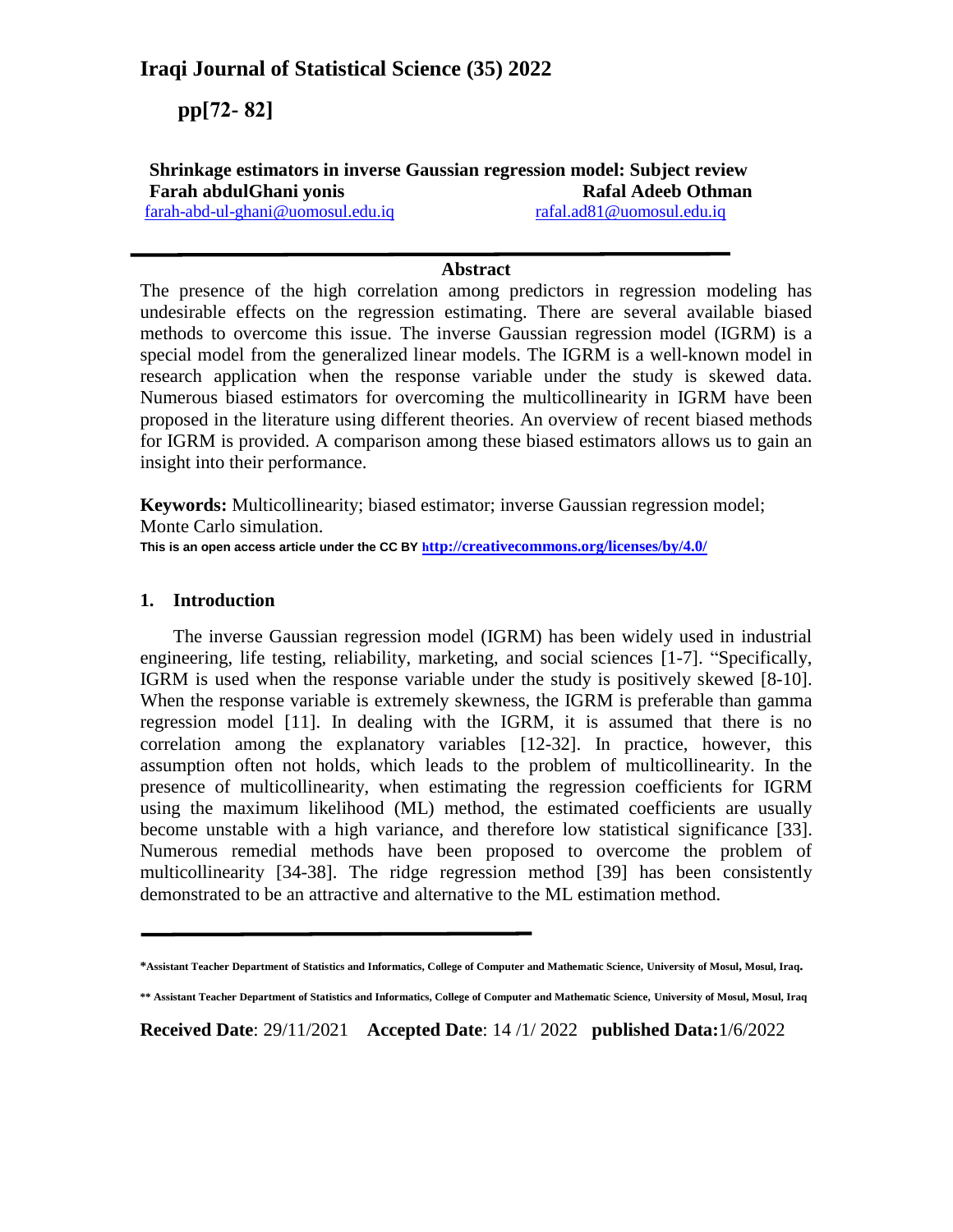Ridge regression is a biased method that shrinks all regression coefficients toward zero to reduce the large variance [40]. This done by adding a positive amount to the diagonal of  $X^T X$ . As a result, the ridge estimator is biased but it guaranties a smaller mean squared error than the ML estimator.

In linear regression, the ridge estimator is defined as

$$
\hat{\boldsymbol{\beta}}_{Ridge} = (\mathbf{X}^T \mathbf{X} + k \mathbf{I})^{-1} \mathbf{X}^T \mathbf{y},
$$
\n(1)

where **y** is an  $n \times 1$  vector of observations of the response variable,  $\mathbf{X} = (\mathbf{x}_1, ..., \mathbf{x}_p)$  is an  $n \times p$  known design matrix of explanatory variables,  $\beta = (\beta_1, ..., \beta_p)$  is a  $p \times 1$  vector of unknown regression coefficients, **I** is the identity matrix with dimension  $p \times p$ , and  $k \geq 0$  represents the ridge parameter (shrinkage parameter). The ridge parameter,  $k$ , controls the shrinkage of **β** toward zero. The OLS estimator can be considered as a special estimator from Eq. (1) with  $k = 0$ . For larger value of k, the  $\hat{\beta}_{Ridge}$  estimator yields greater shrinkage approaching zero [39, 41].

#### **2. Inverse Gaussian regression model**

The inverse Gaussian distribution is a continuous distribution with two positive parameters: location parameter,  $\mu$ , and scale parameter,  $\tau$ , denoted as  $IG(\mu, \tau)$ . Its probability density function is defined as

y function is defined as  
\n
$$
f(y, \mu, \tau) = \frac{1}{\sqrt{2\pi y^3 \tau}} \exp\left[-\frac{1}{2y} \left(\frac{y - \mu}{\mu \sqrt{\tau}}\right)^2\right], \quad y > 0.
$$
\n(2)

The mean and variance of this distribution are, respectively,  $E(y) = \mu$  and  $var(y) = \tau \mu^3$ .

Inverse Gaussian regression model is considered a member of the generalized linear models (GLM) family, extending the ideas of linear regression to the situation where the response variable is following the inverse Gaussian distribution. Following the GLM

methodology, Eq. (1) can re-write in terms of exponential family function as  
\n
$$
f(y, \mu, \tau) = \frac{1}{\tau} \left\{ -\frac{y}{2\mu^2} + \frac{1}{\mu} \right\} + \left\{ -\frac{1}{2} \ln(2\pi y^3) - \frac{1}{2} \ln(\tau) \right\},
$$
\n(3)

where  $C(y, \tau) = -(1/2)\ln(2\pi y^3) - (1/2)\ln(\tau)$  and  $\frac{y \theta - a(\theta)}{d} = \frac{1}{\tau} \left\{-\frac{y}{2a^2}\right\}$  $(\theta)$   $-1$   $\int$   $y$   $+1$ 2  $y \theta - a(\theta) = 1 \int y$  $\frac{\partial}{\partial \phi} = \frac{1}{\tau} \left\{ -\frac{y}{2\mu^2} + \frac{1}{\mu} \right\}.$  $-a(\theta)$   $1 \begin{bmatrix} y & 1 \end{bmatrix}$  $=\frac{1}{\tau}\left\{-\frac{y}{2\mu^2}+\frac{1}{\mu}\right\}.$  H . Here,

 $\tau$  represents the dispersion parameter and  $1/\mu^2$  represents the canonical link function.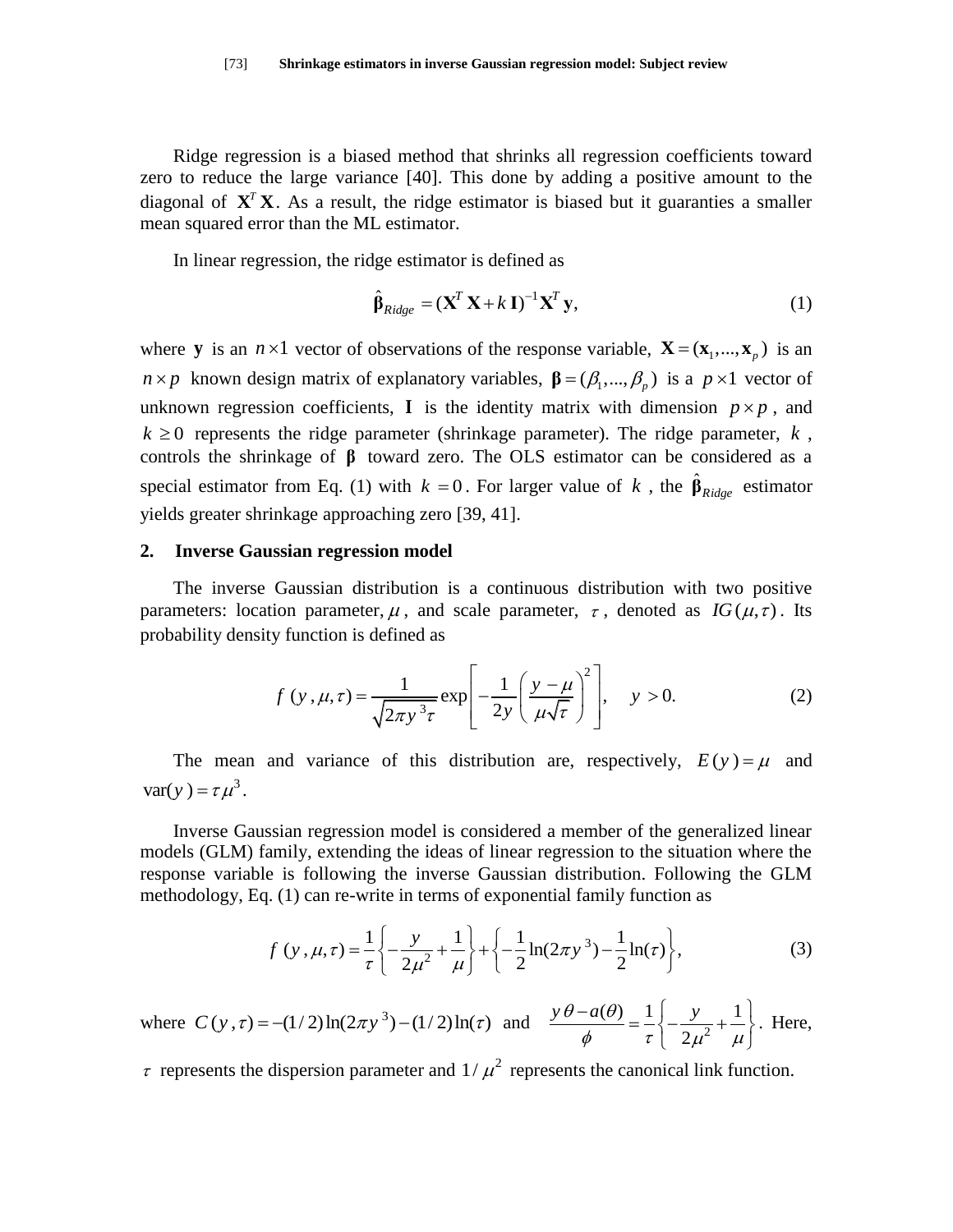In GLM, a monotonic and differentiable link function connects the mean of the response variable with the linear predictor  $\eta_i = \mathbf{x}_i^T \boldsymbol{\beta}$ , where  $\mathbf{x}_i$  is the i<sup>th</sup> row of **X** and  $\boldsymbol{\beta}$ is a  $(p+1) \times 1$  vector of unknown regression coefficients. Because  $\eta_i$  depends on  $\beta$  and the mean of the response variable is a function of  $\eta_i$ , , then  $E(y_i) = \mu_i = g^{-1}(\eta_i) = g^{-1}(\mathbf{x}_i^T \boldsymbol{\beta})$ . Related to the IGR, the  $\mu = 1/\sqrt{\mathbf{x}_i^T \boldsymbol{\beta}}$ . Another possible link function for the IGRM is log link function,  $\mu = \exp(\mathbf{x}_i^T \boldsymbol{\beta})$ .

The model estimation of the IGRM is based on the maximum likelihood method (ML). The log likelihood function of the IGRM under the canonical link function is defined as

$$
\ell(\mathbf{\beta}) = \sum_{i=1}^{n} \left\{ \frac{1}{\tau} \left[ \frac{y_i \mathbf{x}_i^T \mathbf{\beta}}{2} - \sqrt{\mathbf{x}_i^T \mathbf{\beta}} \right] - \frac{1}{2\tau y_i} - \frac{\ln \tau}{2} - \ln(2\pi y_i^3) \right\}.
$$
 (4)

The ML estimator is then obtained by computing the first derivative of the Eq. (3) and setting it equal to zero, as

$$
\frac{\partial \ell(\mathbf{\beta})}{\partial \mathbf{\beta}} = \sum_{i=1}^{n} \frac{1}{2\tau} \left[ y_i - \frac{1}{\sqrt{\mathbf{x}_i^T \mathbf{\beta}}} \right] \mathbf{x}_i = 0.
$$
 (5)

Unfortunately, the first derivative cannot be solved analytically because Eq. (4) is nonlinear in **β** . The iteratively weighted least squares (IWLS) algorithm or Fisherscoring algorithm can be used to obtain the ML estimators of the IGRM parameters. In each iteration, the parameters are updated by

$$
\beta^{(r+1)} = \beta^{(r)} + I^{-1}(\beta^{(r)})S(\beta^{(r)}),
$$
\n(6)

where  $S(\beta^{(r)})$  and  $I^{-1}(\beta^{(r)})$  are  $S(\beta) = \partial \ell(\beta) / \partial \beta$  and  $I^{-1}(\beta) = \left(-E(\partial^2 \ell(\beta) / \partial \beta \partial \beta^T)\right)^{-1}$ **β**) =  $(-E(\partial^2 \ell(\beta)/\partial \beta \partial \beta^T))$ <sup>-</sup>

evaluated at  $\beta^{(r)}$ , respectively. The final step of the estimated coefficients is defined as

$$
\hat{\beta}_{IGRM} = \mathbf{B}^{-1} \mathbf{X}^T \hat{\mathbf{W}} \hat{\mathbf{m}},\tag{7}
$$

where  $\mathbf{B} = (\mathbf{X}^T \hat{\mathbf{W}} \mathbf{X})$ ,  $\hat{\mathbf{W}} = \text{diag}(\hat{\mu}_i^3)$ ,  $\hat{\mathbf{m}}$  is a vector where i<sup>th</sup> element equals to  $\hat{m}_i = (1/\hat{\mu}_i^2) + ((y_i - \hat{\mu}_i)/\hat{\mu}_i^3)$ , and  $\hat{\mu} = 1/\sqrt{\mathbf{x}_i^T \hat{\beta}}$ . The covariance matrix of  $\hat{\beta}_{IGRM}$ equals

$$
cov(\hat{\beta}_{IGRM}) = \left[ -E \left( \frac{\partial^2 \ell(\beta)}{\partial \beta \partial \beta^T} \right) \right]^{-1} = \tau \mathbf{B}^{-1},
$$
\n(8)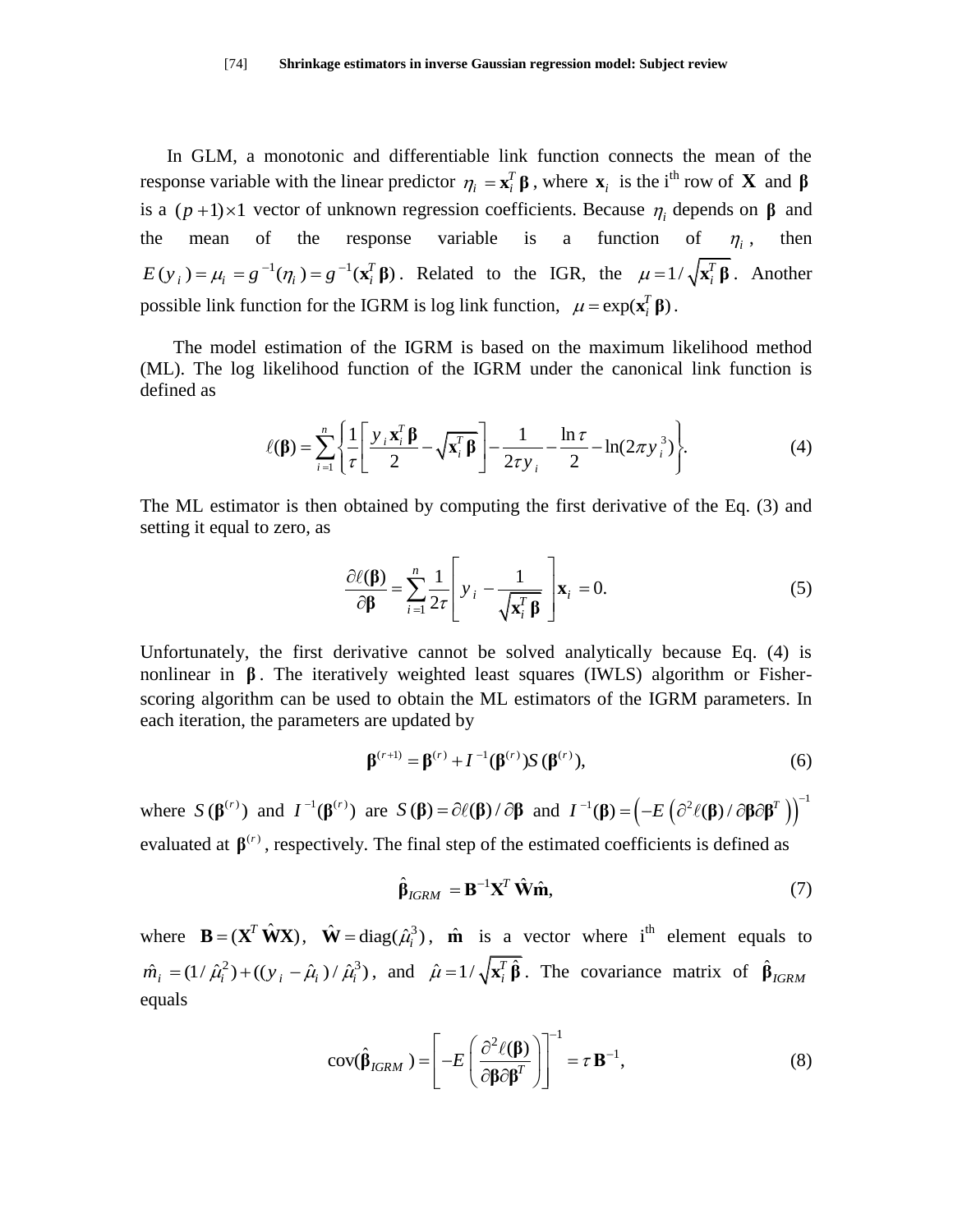and the MSE equals

$$
MSE(\hat{\beta}_{IGRM}) = E(\hat{\beta}_{IGRM} - \hat{\beta})^T (\hat{\beta}_{IGRM} - \hat{\beta})
$$
  
=  $\tau tr[\mathbf{B}^{-1}]$   
=  $\tau \sum_{j=1}^p \frac{1}{\lambda_j}$ , (9)

where  $\lambda_j$  is the eigenvalue of the **B** matrix and the dispersion parameter,  $\tau$ , is estimated by [42]

$$
\hat{\tau} = \frac{1}{(n-p)} \sum_{i=1}^{n} \frac{(y_i - \hat{\mu}_i)^2}{\hat{\mu}_i^3}.
$$
 (10)

## **3. Ridge estimator**

In the presence of multicollinearity, the matrix  $X^T \hat{W} X$  becomes ill-conditioned leading to high variance and instability of the ML estimator of the IGRM parameters. As a remedy, Månsson and Shukur [43] proposed the IGR ridge estimator (IGRR) as

$$
\hat{\beta}_{IGRR} = (\mathbf{X}^T \hat{\mathbf{W}} \mathbf{X} + k\mathbf{I})^{-1} \mathbf{X}^T \hat{\mathbf{W}} \mathbf{X} \hat{\beta}_{IGRM}
$$
\n
$$
= (\mathbf{X}^T \hat{\mathbf{W}} \mathbf{X} + k\mathbf{I})^{-1} \mathbf{X}^T \hat{\mathbf{W}} \hat{\mathbf{v}},
$$
\n(11)

where  $k \ge 0$ . The ML estimator can be considered as a special estimator from Eq. (11) with  $k = 0$ . Regardless of k value, the MSE of the  $\hat{\beta}_{IGRR}$  is smaller than that of  $\hat{\beta}_{IGRM}$ because the MSE of  $\hat{\beta}_{IGRR}$  is equal to [33]

$$
\beta_{IGRR} \text{ is equal to } [33]
$$
  
\n
$$
\text{MSE}(\hat{\beta}_{IGRR}) = \tau \sum_{j=1}^{p} \frac{\lambda_j}{(\lambda_j + k)^2} + k^2 \sum_{j=1}^{p} \frac{\alpha_j}{(\lambda_j + k)^2},
$$
\n(12)

where  $\alpha_j$  is defined as the j<sup>th</sup> element of  $\gamma \hat{\beta}_{IGRM}$  and  $\gamma$  is the eigenvector of the **X<sup>T</sup>**  $\hat{\mathbf{W}}$ **X** matrix. Comparing with the MSE of Eq. (9), MSE( $\hat{\boldsymbol{\beta}}_{IGRR}$ ) is always small for  $k > 0$ .

#### **4. Liu estimator**

Another popular biased estimator which is known as Liu estimator has been adopted

in Poisson regression model. The inverse Gaussian Liu estimator (IGLE) is defined as  
\n
$$
\hat{\mathbf{B}}_{IGLE} = (\mathbf{X}^T \hat{\mathbf{W}} \mathbf{X} + \mathbf{I})^{-1} (\mathbf{X}^T \hat{\mathbf{W}} \mathbf{X} + d \mathbf{I}) \hat{\mathbf{B}}_{IGRM},
$$
\n(13)

where  $0 < d < 1$ . Regardless of d value, the MSE of the  $\hat{\beta}_{IGLE}$  is smaller than that of  $\hat{\beta}_{IGRM}$  because the MSE of  $\hat{\beta}_{IGLE}$  is equal to [33]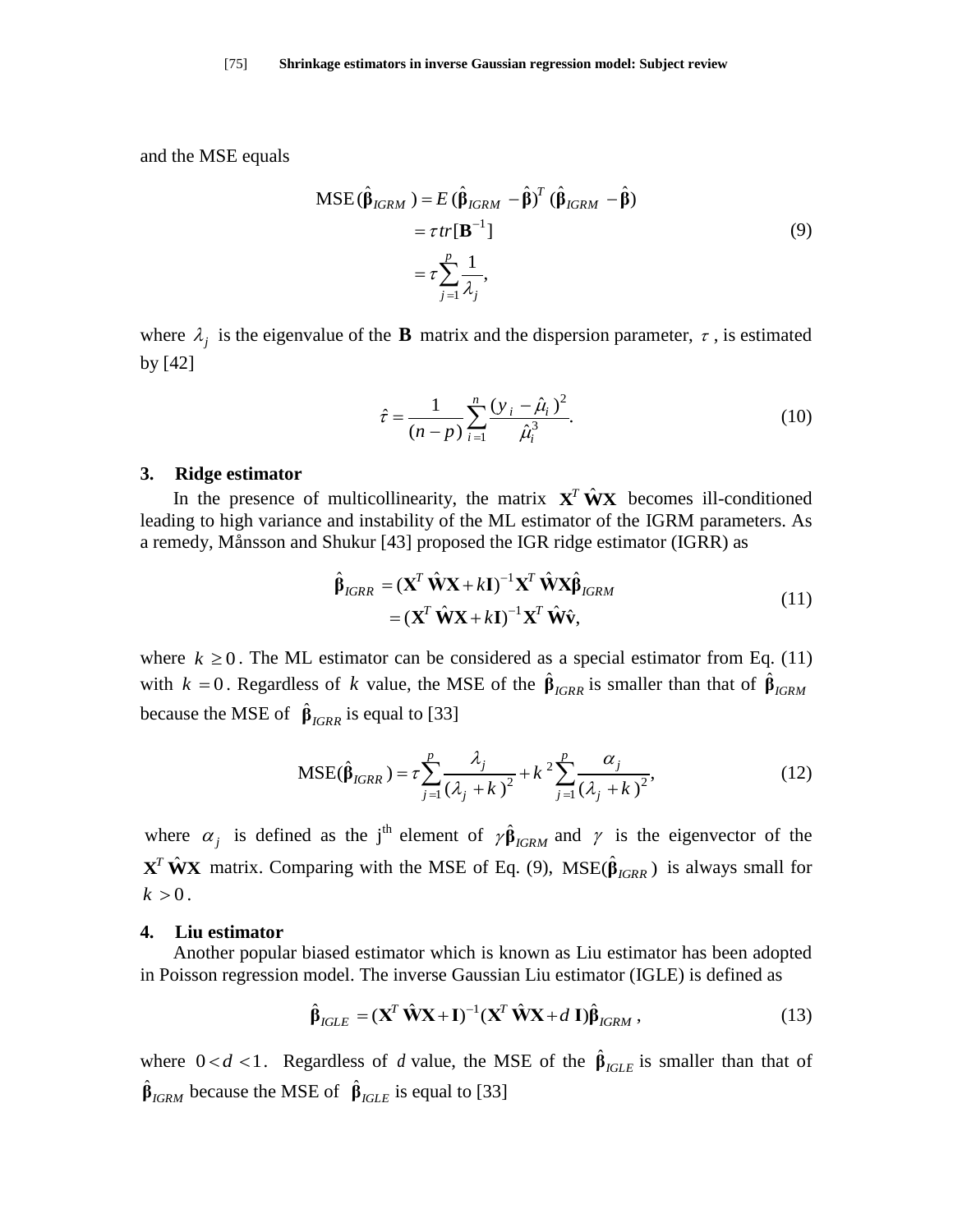$$
MSE(\hat{\beta}_{IGLE}) = \tau \sum_{j=1}^{p} \frac{(\lambda_j + d)^2}{\lambda_j (\lambda_j + 1)^2} + (d - 1)^2 \sum_{j=1}^{p} \frac{\alpha_j^2}{(\lambda_j + 1)^2}.
$$
 (14)

#### **5. Liu-type estimator**

Alternative to Liu estimator, the Liu-type estimator was proposed by Liu [44] to overcome the problem of severe multicollinearity. The inverse Gaussian Liu-type estimator (IGLT) is defined as

$$
\hat{\mathbf{\beta}}_{IGLT} = (\mathbf{X}^T \hat{\mathbf{W}} \mathbf{X} + k \mathbf{I})^{-1} (\mathbf{X}^T \hat{\mathbf{W}} \mathbf{X} - d \mathbf{I}) \hat{\mathbf{\beta}}_{IGRM},
$$
\n(15)

where  $-\infty < d < \infty$  and  $k \ge 0$ . In Eq. (15), the parameter k can be used totally to control the conditioning of  $X^T \hat{W} X + k I$ . After the reduction of  $X^T \hat{W} X + k I$  is reach a desirable level, then the expected bias that is generated can be corrected with the so-called bias correction parameter, *d* [45-49].

Liu [44] proved that, in terms of MSE, the Liu-type estimator has superior properties

over ridge estimator. The MSE of 
$$
\hat{\beta}_{IGLT}
$$
 is defined as  
\n
$$
MSE(\hat{\beta}_{IGLT}) = \tau \sum_{j=1}^{p} \frac{(\lambda_j - d)^2}{\lambda_j (\lambda_j + k)^2} + (d + k)^2 \sum_{j=1}^{p} \frac{\alpha_j^2}{(\lambda_j + k)^2}.
$$
\n(16)

## **6. Two-parameter estimator**

Following Asar and Genç [50] and Huang and Yang [51] the two-parameter estimator in linear regression model is defined as:<br> $\hat{\beta}_{TPE} = (\mathbf{X}^T \mathbf{X} + k \mathbf{I})^{-1} (\mathbf{X}^T \mathbf{X} + k \ d \mathbf{I}) \hat{\beta}_{OLS},$ 

$$
\hat{\beta}_{TPE} = (\mathbf{X}^T \mathbf{X} + k \mathbf{I})^{-1} (\mathbf{X}^T \mathbf{X} + k \ d \mathbf{I}) \hat{\beta}_{OLS},
$$
\n(17)

where  $0 < d < 1$  and  $k \ge 0$ . For IGRM, the two-parameter estimator (IGTP) is defined as:

$$
\hat{\mathbf{p}}_{IGTP} = (\mathbf{X}^T \hat{\mathbf{W}} \mathbf{X} + k \mathbf{I})^{-1} (\mathbf{X}^T \hat{\mathbf{W}} \mathbf{X} + k \ d \mathbf{I}) \hat{\mathbf{p}}_{IGRM}.
$$
\n(18)

It is obviously noted that the  $\hat{\beta}_{IGTP}$  is a combination of two different estimators IGRR and IGLE. Furthermore, if  $k = 1$ , Eq. (18) will be the  $\hat{\beta}_{IGLE}$  while if  $k = 0$ , Eq. (18) will be the  $\hat{\beta}_{IGRM}$ . Besides, when  $d = 0$ , then Eq. (18) will equal  $\hat{\beta}_{IGRR}$ .

In terms of MSE, the two-parameter estimator has superior properties over ML estimator. The MSE of  $\hat{\beta}_{IGTP}$  is defined as<br>  $MSE(\hat{\beta}_{IGTP}) = \tau \sum_{i=1}^{p+1} \left[ \frac{(\lambda_j + kd)}{(\lambda_j + kd)} \right]$ 

$$
\text{MSE of } \hat{\beta}_{IGTP} \text{ is defined as}
$$
\n
$$
\text{MSE}(\hat{\beta}_{IGTP}) = \tau \sum_{j=1}^{p+1} \left[ \frac{(\lambda_j + kd)^2}{\lambda_j (\lambda_j + k)^2} + k^2 (d-1)^2 \frac{\alpha_j^2}{(\lambda_j + k)^2} \right].
$$
\n(19)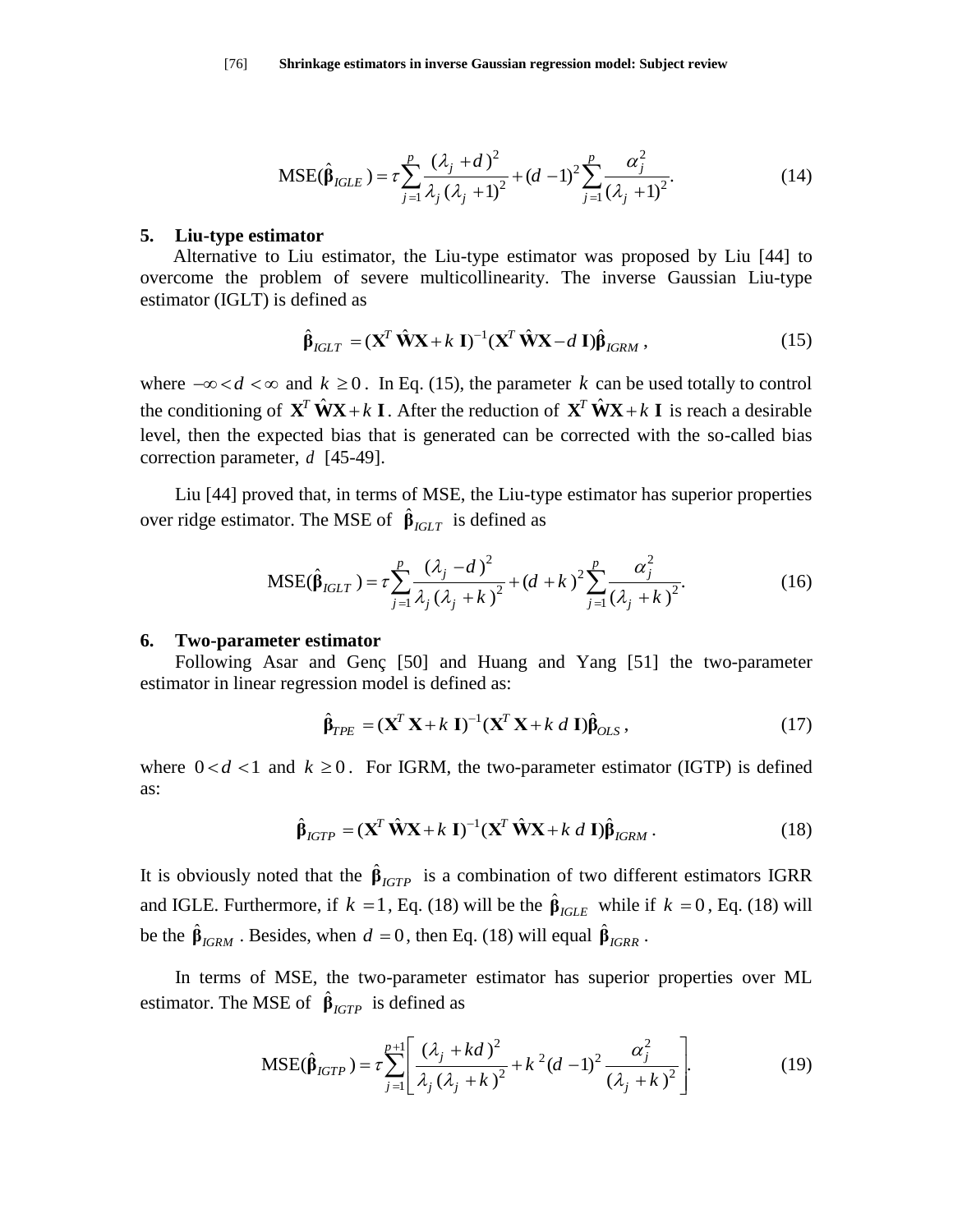#### **7. Real application**

To demonstrate the usefulness of the shrinkage estimators in real application, we present here a chemistry dataset with  $(n, p) = (65, 15)$ , where *n* represents the number of imidazo[4,5-b] pyridine derivatives, which are used as anticancer compounds. While *p* denotes the number of molecular descriptors, which are treated as explanatory variables [52]. The response of interest is the biological activities  $(IC_{50})$ . Quantitative structure-activity relationship (QSAR) study has become a great deal of importance in chemometrics. The principle of QSAR is to model several biological activities over a collection of chemical compounds in terms of their structural properties [53]. Consequently, using of regression model is one of the most important tools for constructing the QSAR model.

First, to check whether the response variable belongs to the inverse Gaussian distribution, a Chi-square test is used. The result of the test equals to 5.2762 with p-value equals to 0.2601. It is indicated form this result that the inverse Gaussian distribution fits very well to this response variable. That is, the following model is set

$$
\hat{y}_{IC_{50}} = \exp(\sum_{j=1}^{15} \mathbf{x}_j \hat{\beta}_j). \tag{20}
$$

Second, to check whether there is a relationship among the explanatory variables or not, Figure 1 displays the correlation matrix among the 15 explanatory variables. It is obviously seen that there are correlations greater than 0.90 among MW, SpMaxA\_D, and ATS8v ( $r = 0.96$ ), between SpMax3\_Bh(s) and ATS8v ( $r = 0.92$ ), and between Mor21v with Mor21e ( $r = 0.93$ ).

Third, to test the existence of multicollinearity after fitting the inverse Gaussian regression model using log link function and the estimated dispersion parameter is 0.00103, the eigenvalues of the matrix  $\mathbf{X}^T \hat{\mathbf{W}} \mathbf{X}$  are obtained as  $1.884 \times 10^9$ ,  $3.445 \times 10^6$ ,  $2.163 \times 10^5$ ,  $2.388 \times 10^4$ ,  $1.290 \times 10^3$ ,  $9.120 \times 10^2$ ,  $4.431 \times 10^2$ ,  $1.839 \times 10^2$ ,  $1.056 \times 10^2$ , 5525, 3231, 2631, 1654, 1008 , and 1.115 . The determined condition number  $CN = \sqrt{\lambda_{\text{max}}/\lambda_{\text{min}}}$  of the data is 40383.035 indicating that the severe multicollinearity issue is exist.

The estimated inverse Gaussian regression coefficients and the estimated theoretical MSE values for the MLE, and the used estimators are listed in Table 1". According to Table 1, it is clearly seen that the IGTP has MSE values less than the MSE of the IGRM, in general. Moreover, the MSE of the IGTP estimator is the lowest among all estimators. Specifically, it can be seen that the MSE of IGTP estimator was about 44.24%, 39.17%, 32.62%, and 12.11% lower than that of IGRM, IGRR, IGLE, and IGLT, respectively.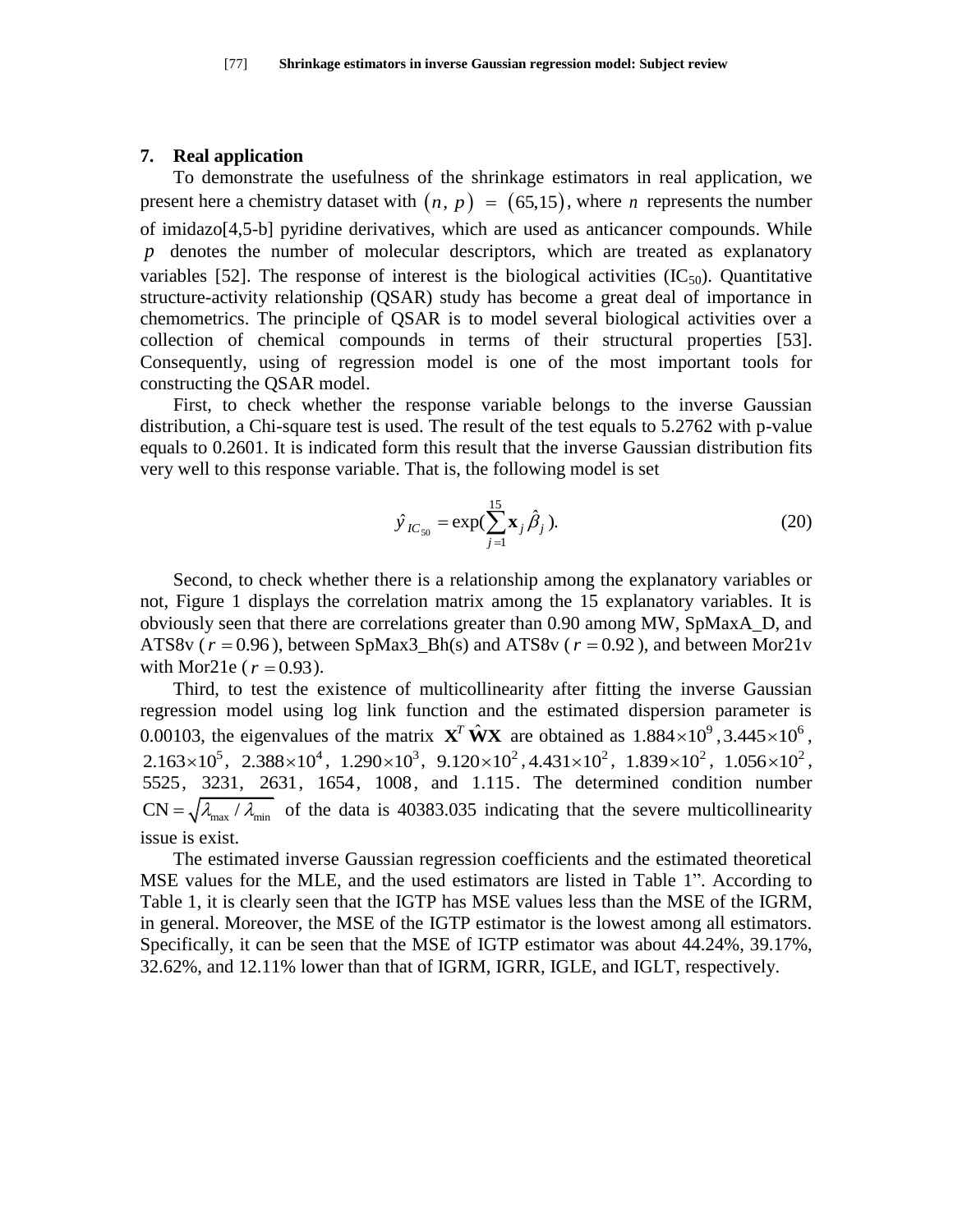

Figure 1. Correlation matrix among the 15 explanatory variables of the real data.

Table 1: The estimated coefficients and MSE values of the used estimators

|                            | Methods     |             |             |             |             |
|----------------------------|-------------|-------------|-------------|-------------|-------------|
| Λ<br>$\beta$               | <b>IGRM</b> | <b>IGRR</b> | <b>IGLE</b> | <b>IGLT</b> | <b>IGTP</b> |
| <b>MW</b>                  | 1.002       | 0.744       | 0.835       | 0.731       | 0.841       |
| IC3                        | 1.237       | 0.977       | 1.087       | 0.969       | 2.005       |
| SpMaxA                     | $-1.102$    | $-1.363$    | $-1.269$    | $-0.905$    | $-1.304$    |
| D                          |             |             |             |             |             |
| ATS8 <sub>v</sub>          | $-1.379$    | $-1.67$     | $-1.846$    | $-1.126$    | $-1.101$    |
| MATS7 <sub>v</sub>         | $-1.219$    | $-1.48$     | $-1.386$    | $-1.019$    | $-1.421$    |
| MATS <sub>2s</sub>         | $-1.215$    | $-1.476$    | $-1.382$    | $-1.015$    | -1.417      |
| GATS4p                     | $-1.237$    | $-1.498$    | $-2.405$    | $-1.037$    | $-1.439$    |
| SpMax8_                    | 2.506       | 2.145       | 2.309       | 2.707       | 2.304       |
| Bh.p.                      |             |             |             |             |             |
| SpMax3_                    | 2.069       | 1.808       | 1.902       | 2.269       | 1.867       |
| Bh.s.                      |             |             |             |             |             |
| P VSA e                    | 2.001       | 1.739       | 1.833       | 2.2         | 1.798       |
| $\overline{\phantom{0}}^3$ |             |             |             |             |             |
| TDB08m                     | $-2.103$    | $-2.365$    | $-2.27$     | $-1.903$    | $-2.305$    |
| RDF100m                    | 1.571       | 1.309       | 1.403       | 1.77        | 1.368       |
| Mor21v                     | $-2.434$    | $-2.695$    | $-2.601$    | $-2.235$    | $-2.636$    |
| Mor21e                     | $-2.352$    | $-2.613$    | $-2.519$    | $-2.152$    | $-2.554$    |
| HATS6v                     | 2.211       | 1.95        | 2.044       | 2.411       | 2.009       |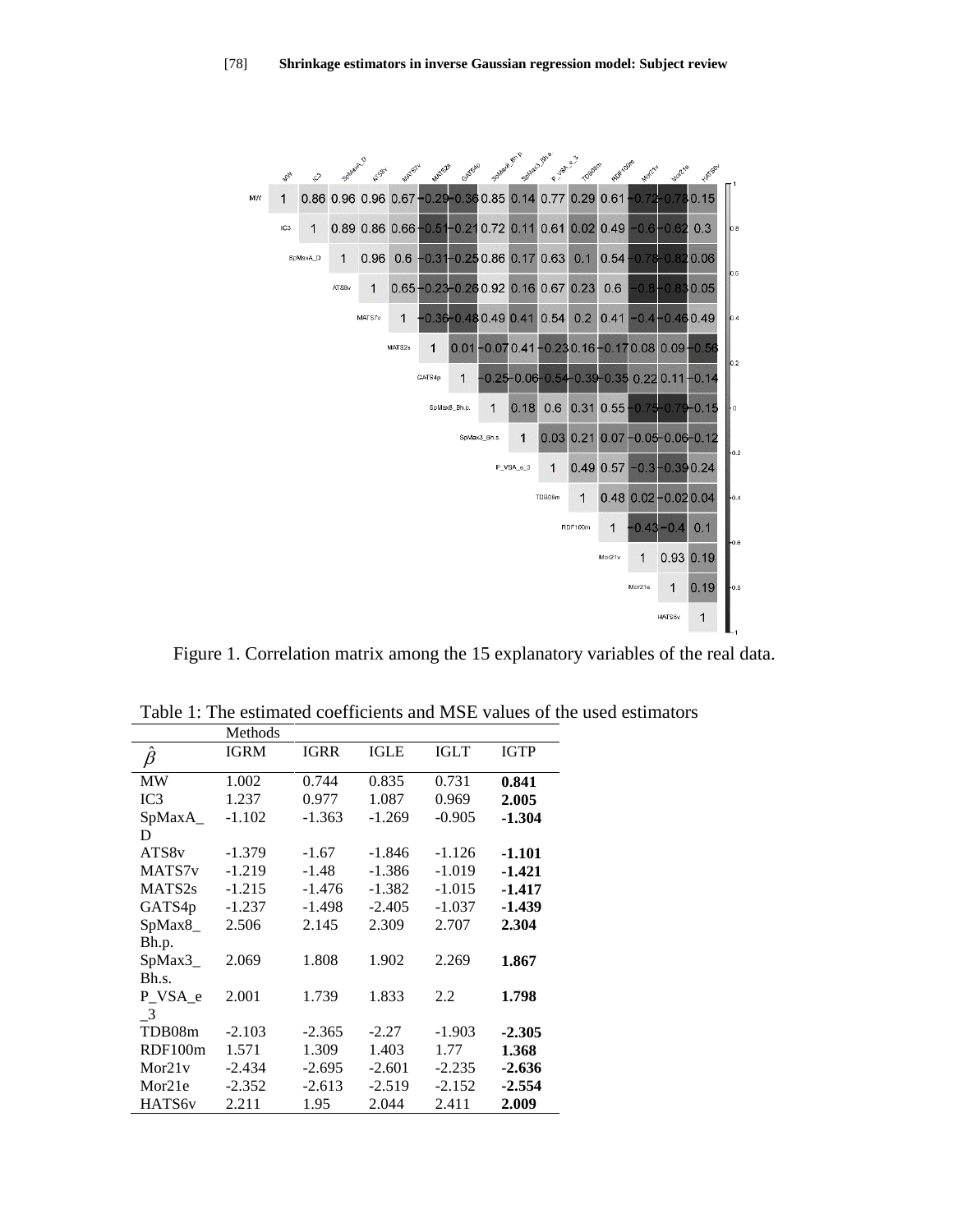| <b>MSE</b> | 3.295 | 2.258 | .823 | .658 | 1.215 |  |
|------------|-------|-------|------|------|-------|--|
|            |       |       |      |      |       |  |

## **8. Conclusions**

In this paper, we presented a thorough review of literature regarding the biased estimators in inverse Gaussian regression model when the multicollinearity is existing. According to real data application, the two-parameter estimator has better performance than IGRM, IGRR, IGLE, and IGLT, in terms of MSE. In conclusion, the use of the twoparameter estimator is recommended when multicollinearity is present in the inverse Gaussians regression model.

## REFERENCES

- 1. Bhattacharyya, G.K. and A. Fries, *Inverse Gaussian regression and accelerated life tests.* Lecture Notes-Monograph Series, 1982. **2**: p. 101-117.
- 2. Ducharme, G.R., *Goodness-of-fit tests for the inverse Gaussian and related distributions.* Test, 2001. **10**(2): p. 271-290.
- 3. Folks, J.L. and A.S. Davis, *Regression models for the inverse Gaussian distribution.* Statistical Distributions in Scientific Work, 1981. **4**(1): p. 91-97.
- 4. Fries, A. and G.K. Bhattacharyya, *Optimal design for an inverse Gaussian regression model.* Statistics & probability letters, 1986. **4**(6): p. 291-294.
- 5. Heinzl, H. and M. Mittlböck, *Adjusted R2 Measures for the Inverse Gaussian Regression Model.* Computational Statistics, 2002. **17**(4): p. 525-544.
- 6. Lemeshko, B.Y., et al., *Inverse Gaussian model and its applications in reliability and survival analysis*, in *Mathematical and Statistical Models and Methods in Reliability*. 2010, Springer. p. 433-453.
- 7. Malehi, A.S., F. Pourmotahari, and K.A. Angali, *Statistical models for the analysis of skewed healthcare cost data: A simulation study.* Health Economics Review, 2015. **5**: p. 1-11.
- 8. Babu, G.J. and Y.P. Chaubey, *Asymptotics and bootstrap for inverse Gaussian regression.* Annals of the Institute of Statistical Mathematics, 1996. **48**(1): p. 75- 88.
- 9. Chaubey, Y.P., *Estimation in inverse Gaussian regression: comparison of asymptotic and bootstrap distributions.* Journal of Statistical Planning and Inference, 2002. **100**(2): p. 135-143.
- 10. Wu, L. and H. Li, *Variable selection for joint mean and dispersion models of the inverse Gaussian distribution.* Metrika, 2011. **75**(6): p. 795-808.
- 11. De Jong, P. and G.Z. Heller, *Generalized linear models for insurance data*. Vol. 10. 2008: Cambridge University Press Cambridge.
- 12. Wan, A.T.K., *A note on almost unbiased generalized ridge regression estimator under asymmetric loss.* Journal of Statistical Computation and Simulation, 2007. **62**(4): p. 411-421.
- 13. Akdeniz, F. and S. Kaçiranlar, *On the almost unbiased generalized liu estimator and unbiased estimation of the bias and mse.* Communications in Statistics - Theory and Methods, 1995. **24**(7): p. 1789-1797.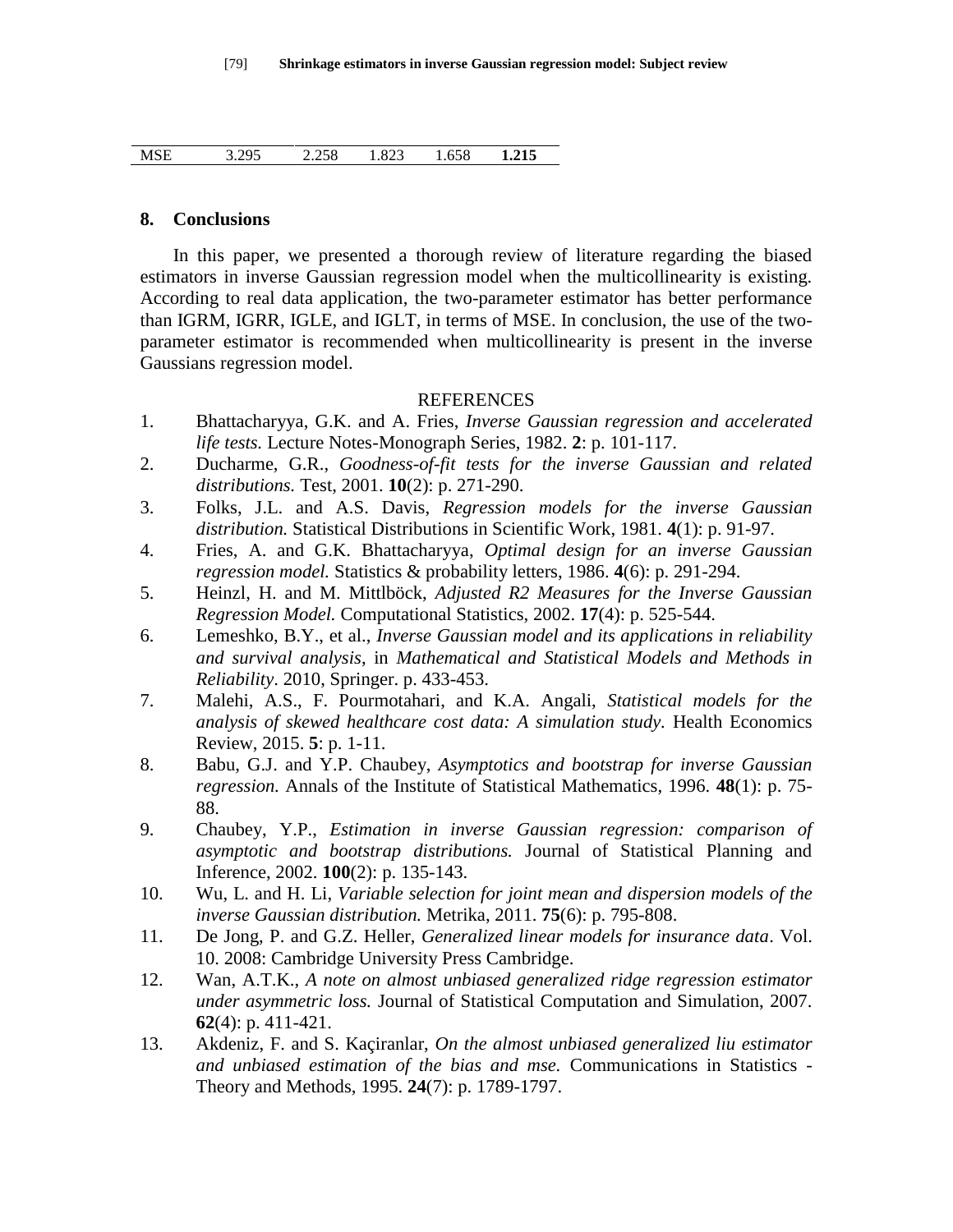- 14. El Karoui, N., *On the impact of predictor geometry on the performance on highdimensional ridge-regularized generalized robust regression estimators.* Probability Theory and Related Fields, 2017. **170**(1-2): p. 95-175.
- 15. Fallah, R., M. Arashi, and S.M.M. Tabatabaey, *On the ridge regression estimator with sub-space restriction.* Communications in Statistics - Theory and Methods, 2017. **46**(23): p. 11854-11865.
- 16. Huang, H., J. Wu, and W. Yi, *On the restricted almost unbiased two-parameter estimator in linear regression model.* Communications in Statistics - Theory and Methods, 2016. **46**(4): p. 1668-1678.
- 17. KaÇiranlar, S. and I. Dawoud, *On the performance of the Poisson and the negative binomial ridge predictors.* Communications in Statistics - Simulation and Computation, 2017: p. 0-0.
- 18. Li, Y. and H. Yang, *On the Performance of the Jackknifed Modified Ridge Estimator in the Linear Regression Model with Correlated or Heteroscedastic Errors.* Communications in Statistics - Theory and Methods, 2011. **40**(15): p. 2695-2708.
- 19. Lopez Martin, M.D.M., et al., *On the Selection of the Ridge and Raise Factors.* Indian Journal of Science and Technology, 2017. **10**(13): p. 1-8.
- 20. Månsson, K., *On ridge estimators for the negative binomial regression model.* Economic Modelling, 2012. **29**(2): p. 178-184.
- 21. Månsson, K., B.M.G. Kibria, and G. Shukur, *On Liu estimators for the logit regression model.* Economic Modelling, 2012. **29**(4): p. 1483-1488.
- 22. Månsson, K. and G. Shukur, *On Ridge Parameters in Logistic Regression.* Communications in Statistics - Theory and Methods, 2011. **40**(18): p. 3366-3381.
- 23. Muniz, G. and B.M.G. Kibria, *On Some Ridge Regression Estimators: An Empirical Comparisons.* Communications in Statistics - Simulation and Computation, 2009. **38**(3): p. 621-630.
- 24. Nomura, M., *On exact small sample properties of the minimax generalized ridge regression estimators.* Communications in Statistics - Simulation and Computation, 1988. **17**(4): p. 1213-1229.
- 25. Ohtani, K., *On small sample properties of the almost unbiased generalized ridge estimator.* Communications in Statistics - Theory and Methods, 1986. **15**(5): p. 1571-1578.
- 26. Segerstedt, B., *On ordinary ridge regression in generalized linear models.* Communications in Statistics - Theory and Methods, 1992. **21**(8): p. 2227-2246.
- 27. Şiray, G.Ü., S. Toker, and S. Kaçiranlar, *On the Restricted Liu Estimator in the Logistic Regression Model.* Communications in Statistics - Simulation and Computation, 2014. **44**(1): p. 217-232.
- 28. Toker, S. and S. Kaçıranlar, *On the performance of two parameter ridge estimator under the mean square error criterion.* Applied Mathematics and Computation, 2013. **219**(9): p. 4718-4728.
- 29. van Wieringen, W.N., *On the mean squared error of the ridge estimator of the covariance and precision matrix.* Statistics & Probability Letters, 2017. **123**: p. 88-92.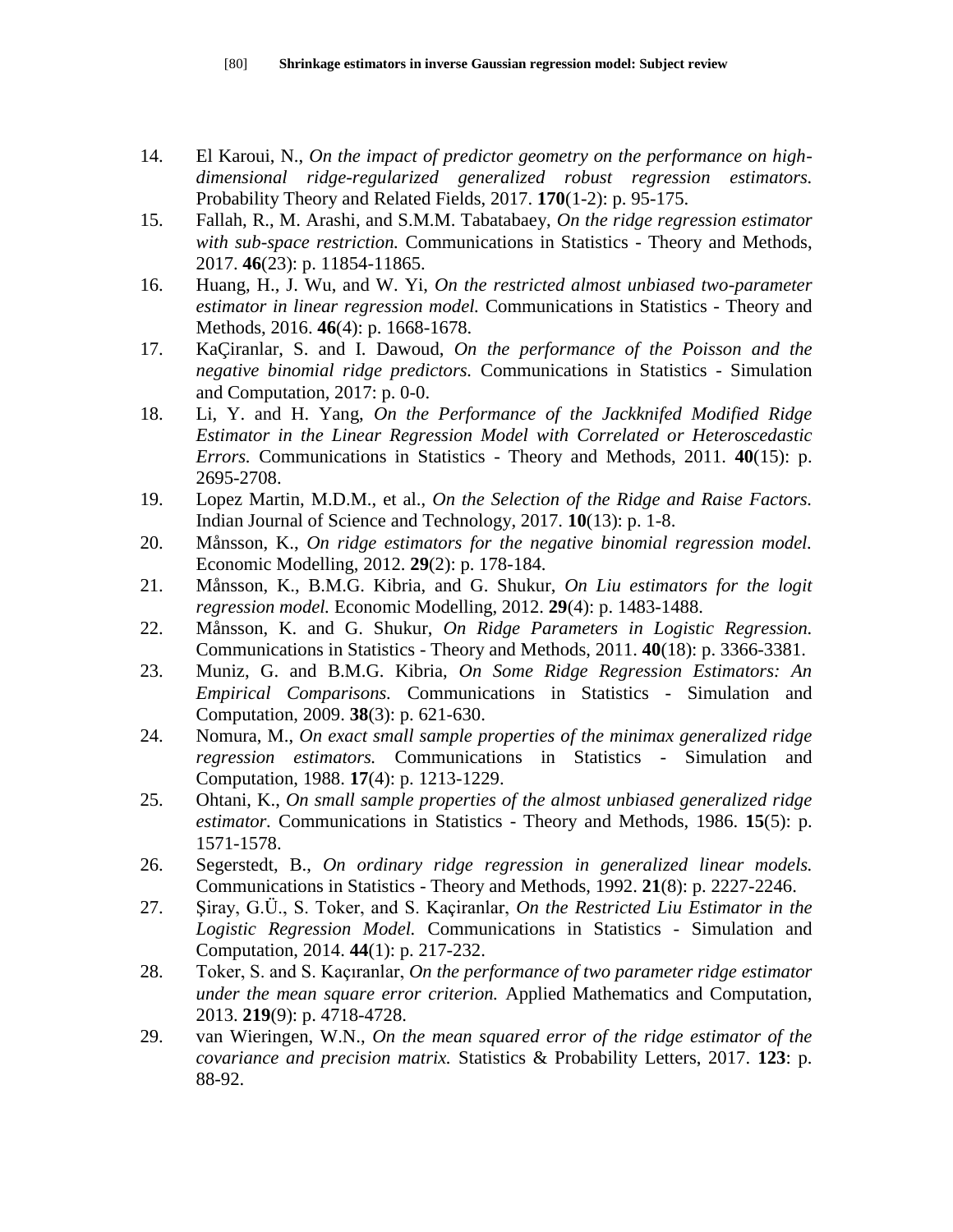- 30. Varathan, N. and P. Wijekoon, *On the Restricted Almost Unbiased Ridge Estimator in Logistic Regression.* Open Journal of Statistics, 2016. **06**(06): p. 1076-1084.
- 31. Wu, J., *On the predictive performance of the almost unbiased Liu estimator.* Communications in Statistics - Theory and Methods, 2015. **45**(17): p. 5193-5203.
- 32. Wu, J. and H. Yang, *On the Principal Component Liu-type Estimator in Linear Regression.* Communications in Statistics - Simulation and Computation, 2014. **44**(8): p. 2061-2072.
- 33. Kibria, B.M.G., K. Månsson, and G. Shukur, *A Simulation Study of Some Biasing Parameters for the Ridge Type Estimation of Poisson Regression.* Communications in Statistics - Simulation and Computation, 2015. **44**(4): p. 943- 957.
- 34. Baksalary, J.K., P.R. Pordzik, and G. Trenkler, *A note on generalized ridge estimators.* Communications in Statistics - Theory and Methods, 1990. **19**(8): p. 2871-2877.
- 35. Firinguetti, L., H. Rubio, and Y.P. Chaubey, *A non stochastic ridge regression estimator and comparison with the James-Stein estimator.* Communications in Statistics - Theory and Methods, 2016. **45**(8): p. 2298-2310.
- 36. Lazaridis, A., *A Note Regarding the Condition Number: The Case of Spurious and Latent Multicollinearity.* Quality & Quantity, 2007. **41**(1): p. 123-135.
- 37. Özkale, M.R. and S. Kaçıranlar, *A Prediction-Oriented Criterion for Choosing the Biasing Parameter in Liu Estimation.* Communications in Statistics - Theory and Methods, 2007. **36**(10): p. 1889-1903.
- 38. Shen, X., et al., *A novel generalized ridge regression method for quantitative genetics.* Genetics, 2013. **193**(4): p. 1255-68.
- 39. Hoerl, A.E. and R.W. Kennard, *Ridge regression: Biased estimation for nonorthogonal problems.* Technometrics, 1970. **12**(1): p. 55-67.
- 40. Asar, Y. and A. Genç, *New shrinkage parameters for the Liu-type logistic estimators.* Communications in Statistics - Simulation and Computation, 2015. **45**(3): p. 1094-1103.
- 41. Algamal, Z.Y. and M.H. Lee, *Penalized Poisson Regression Model using adaptive modified Elastic Net Penalty.* Electronic Journal of Applied Statistical Analysis, 2015. **8**(2): p. 236-245.
- 42. Uusipaikka, E., *Confidence intervals in generalized regression models*. 2009, NW: Chapman & Hall/CRC Press.
- 43. Månsson, K. and G. Shukur, *A Poisson ridge regression estimator.* Economic Modelling, 2011. **28**(4): p. 1475-1481.
- 44. Liu, K., *Using Liu-type estimator to combat collinearity.* Communications in Statistics-Theory and Methods, 2003. **32**(5): p. 1009-1020.
- 45. Alheety, M.I. and B.M. Golam Kibria, *Modified Liu-Type Estimator Based on (r − k) Class Estimator.* Communications in Statistics - Theory and Methods, 2013. **42**(2): p. 304-319.
- 46. Kibria, B.M.G. and A.K.M.E. Saleh, *Preliminary test ridge regression estimators with student?s t errors and conflicting test-statistics.* Metrika, 2004. **59**(2): p. 105- 124.